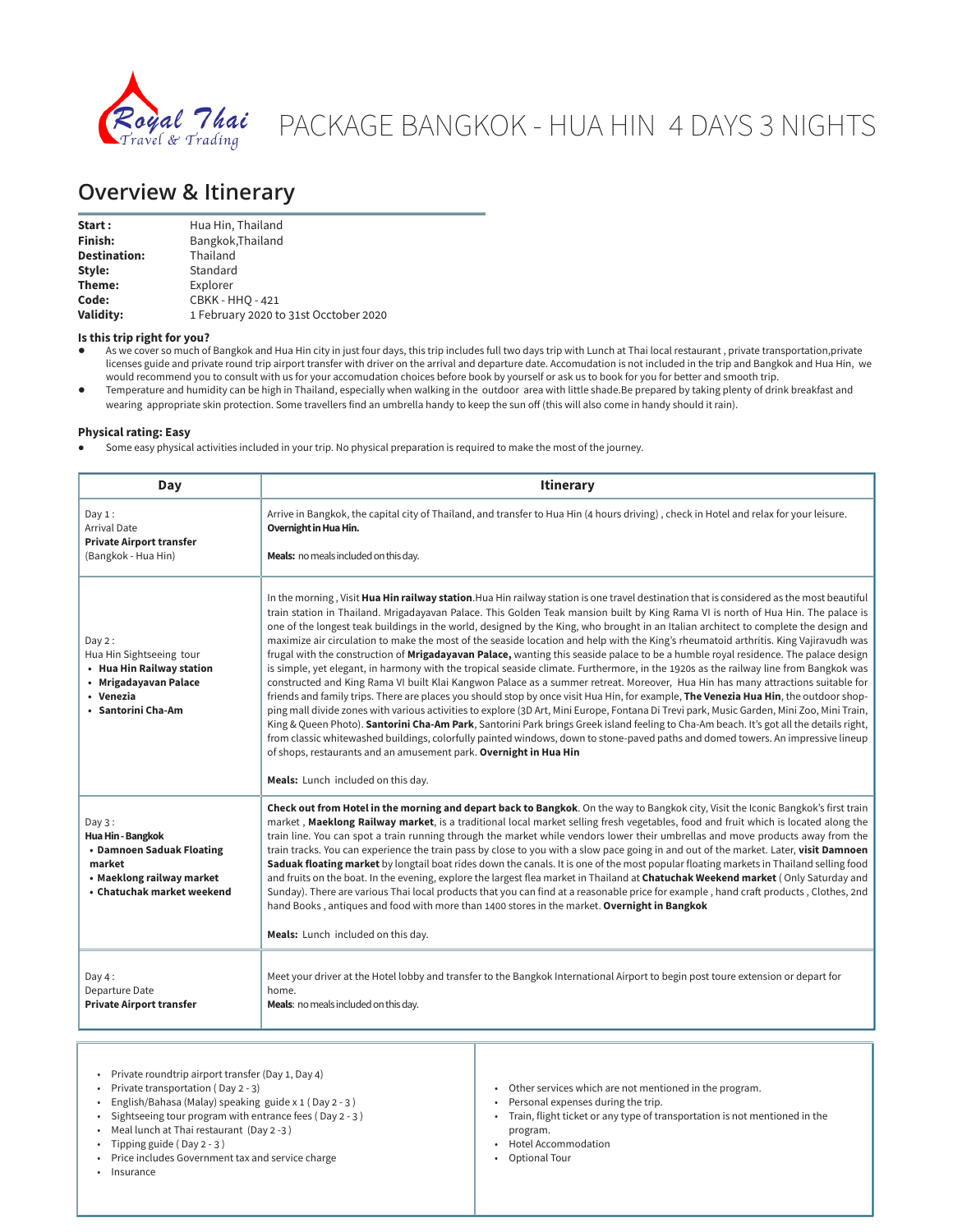

# PACKAGE BANGKOK - HUA HIN 4 DAYS 3 NIGHTS

### **ITINERARY CHANGES:**

Our itineraries are updated regularly throughout the year based on customer feedback and to reflect the current situation in each destination. The information included in Travel sheet information may therefore differ from when you first booked your trip. It is important for you to print and review a final copy prior to travel so that you have the lastest updated. Due to weather, local conditions, public holidays or other factors, further changes maybe necessary to your itinerary. The order and timing of activities in each location may also vary seasonally to ensure the best experience. Lastly, your tour leader will keep you update regrading any necessary changes during tour.

### **OPTIONAL ACTIVITIES:**

A selection of optional activities that have been popular with are listed in the day to day itinerary . This is not exhaustive list and should be used as a guide only for some of what might be available. Price are approximate, for entrance only, and does not include transport to and from the sites or local guide unless it is indicated in the program. It may not be possible to do all activities listed within the time available. Therefore, we would like to have some pre-planning for what you are most interested in is advised. When it's recommended that travellers pre-book these activities in confirmation sheet will indicate information in itinerary. For most, they can either be organised independently on the day, or let your leader know you are interested and they can assist.

Where activities are considered medium or high risk , we cooperate with operators whose safety and credentials we have sighted and assessed. Even though, it is possible that you may find the same activity cheaper with another operators on the ground , we cannot guarantee for your safety or quality of that operator. Medium and high risk activities are not listed or encourages by us as such our staff and local operator are unable to assist you with organising these activities. Activities that contravene oue responsible travel policies are also not listed. Kindly remind that the decision to partake in any activity not listed is at your own discretion and risk.

# **Essential Trip information**

# ● **Passport and visa:**

As a general rule most countries expect that your passport should has a minimum of 6 months validity remaining. Please ensure the name on your passport matches the name on your booking information which you provide us.Your passport details are required to complete your booking. Your consultant will contact you when this is required.Take a copy of<br>the main passport pages and other important d

Visas are the responsibility of the individual traveller. Entry requirements can change at any time, so it's important that you check for the latest information. Please visit Royal Thai<br>Embassy website for detailed and up-

Entering Thailand by Air : Most nationalities will be granted a 30 day stay on arrival.

Entering Thailand by land border : You will be granted a 15 day stay only (some exceptions are citizens of the United States, United Kingdom, Canada, France, Italy, Germany and Japan who are eligible for 30 day visa at land borders).

A visa extension can be obtained in Thailand at an immigration office for approx. 2000THB or alternatively you can apply for a Thailand visa in advance from your embassy or<br>consulate that will allow a 30 day stay when ente pre-obtain a 60 day multiple entry visa from you embassy or consulate before you travel rather than attempting to obtain a visa at the border on multiple occasions which may result in being denied re-entry into the country.

# ● **Medical and Health information:**

All travellers need to be in good physical health in order to participate fully on the trip. When selecting your trip please make sure you have read through the itinerary carefully<br>and assess your ability to cope with our for up-to-date medical travel information or for any necessary vaccinations before departure. We recommend that you carry a first aid kit as well as any personal medical requirements as they may not easily be obtained at the locations on this trip. Please ensure that you are adequately prepared.

DENGUE FEVER: Dengue fever occurs in Thailand, and is particularly common during the rainy season (November-March in the south-east of the Thai peninsula and May-October in the rest of Thailand, including Phuket), peaking in July and August. There is no vaccination or specific treatment available for dengue fever.

BOX JELLY FISH:Box jelly fish have been reported in Thailand waters throughout the year. Please be aware of this when swimming alone and follow any warnings from local au-<br>thorities. Stings require immediate medical treatm

AIR POLLUTION:Bangkok and other Thai cities experience high levels of air pollution, which may aggravate bronchial, sinus or asthma conditions. These can be particularly high<br>between the months of December and February. Sm

ZIKA VIRUS:There have been reports of transmission of the mosquito-borne Zika virus in this region and we advise all travellers to protect themselves from mosquito bites. Given<br>possible transmission of the disease to unbor their doctors before booking their trip.

OTHER: Other mosquito borne illnesses, such as Japanese encephalitis also occur in some areas.Always take preventative measures to protect yourself against mosquitoes such as wearing long clothing, using repellent and being indoors particularly around dusk and dawn.

# ● **Food and dietary requirements**

While travelling with us you'll experience the vast array of wonderful food available in the world. Your group leader will be able to suggest restaurants to try during your trip. To give you the maximum flexibility in deciding where, what and with whom to eat, generally not all meals are included in the trip price. This also gives you more budgeting flexibility. As a rule our groups tend to eat together to enable you to taste a larger variety of dishes and enjoy each other's company. There's no obligation to do this though.